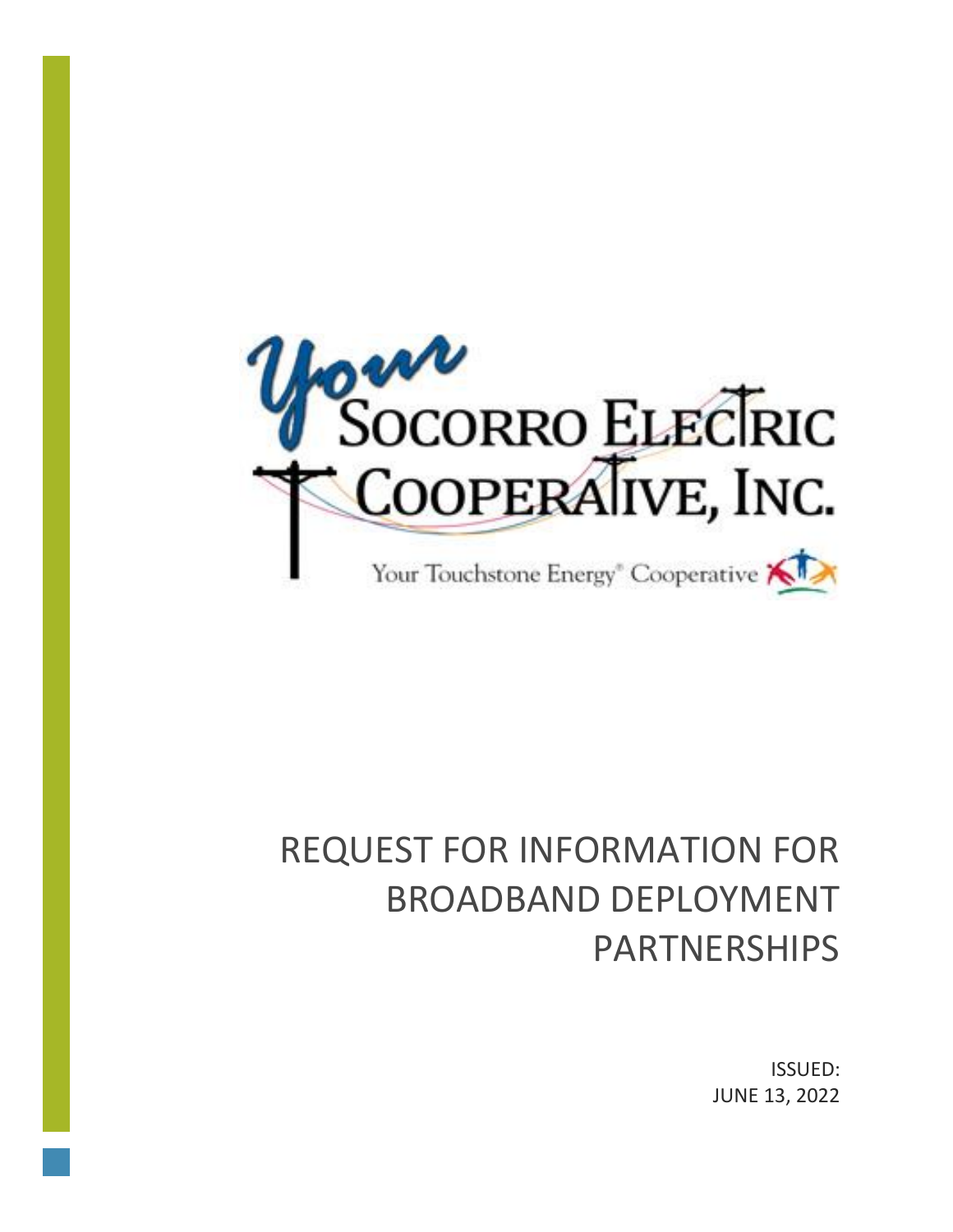## 1. Background and Purpose of RFI

Socorro Electric Cooperative (SEC or Cooperative) spans roughly 11,000sq miles, 45,000 poles, and 8600 meters spanning, some or all of Catron, Cibola, Sierra, Socorro, Torrance, and Valencia counties. The Cooperative has recently undertaken a broadband feasibility study to better understand and ultimately implement solutions to positively impact the development across the service territory.

SEC therefore issues this Request for Information (RFI) to determine partnerships to collaborate with the Cooperative to address the lack of broadband infrastructure and service across the service area. SEC seeks ideas and interest from a variety of entities regarding solutions to bring broadband to currently unserved and underserved homes and businesses.

The preferred technology is fiber-to-the-premise (FTTP). However, Socorro Electric Cooperative is open to creative ideas to serve the highly rural, and low population density region. These could include a hybrid fiber/wireless and/or wireless last mile solution.

In the responses to this RFI the Cooperative seeks to learn how potential partners will further the goal of affordable high-speed connectivity and how the respondents envision the role SEC should have in the development, operations, and management of any infrastructure. Socorro Electric seeks to understand innovative business models and Socorro Electric Cooperative's role for the development of broadband access for the residents and businesses across the Cooperative's service territory.

The Cooperative welcome the responses of all prospective partners, including incumbent service providers, as well as competitive providers, public cooperatives, and entities that are not traditional internet service providers (ISPs) but are interested in acting as a partner in offering service under innovative business models. Nontraditional providers may respond as part of a partnership with an ISP or may provide separate responses outlining their approaches.

SEC will review responses based on the respondents' experience, how well the responses address access to high-speed broadband, affordability, digital equity needs, and how the proposed business model(s) balances and shares risks and rewards, and other factors. Socorro Electric may ask respondents to refine or clarify responses as needed.

Following the evaluation of responses, SEC may issue a request for more detail relating to specific locations, other details, or cancel or delay plans to deploy a network, or choose another direction that is deemed in the Cooperative's best interest.

Responding to the RFI is not a guarantee of a contract award. Further, there is no guarantee an RFP will be developed as a result of this RFI. Socorro Electric reserves the right to withdraw the RFI or any subsequent RFP, or to decline to award any contract.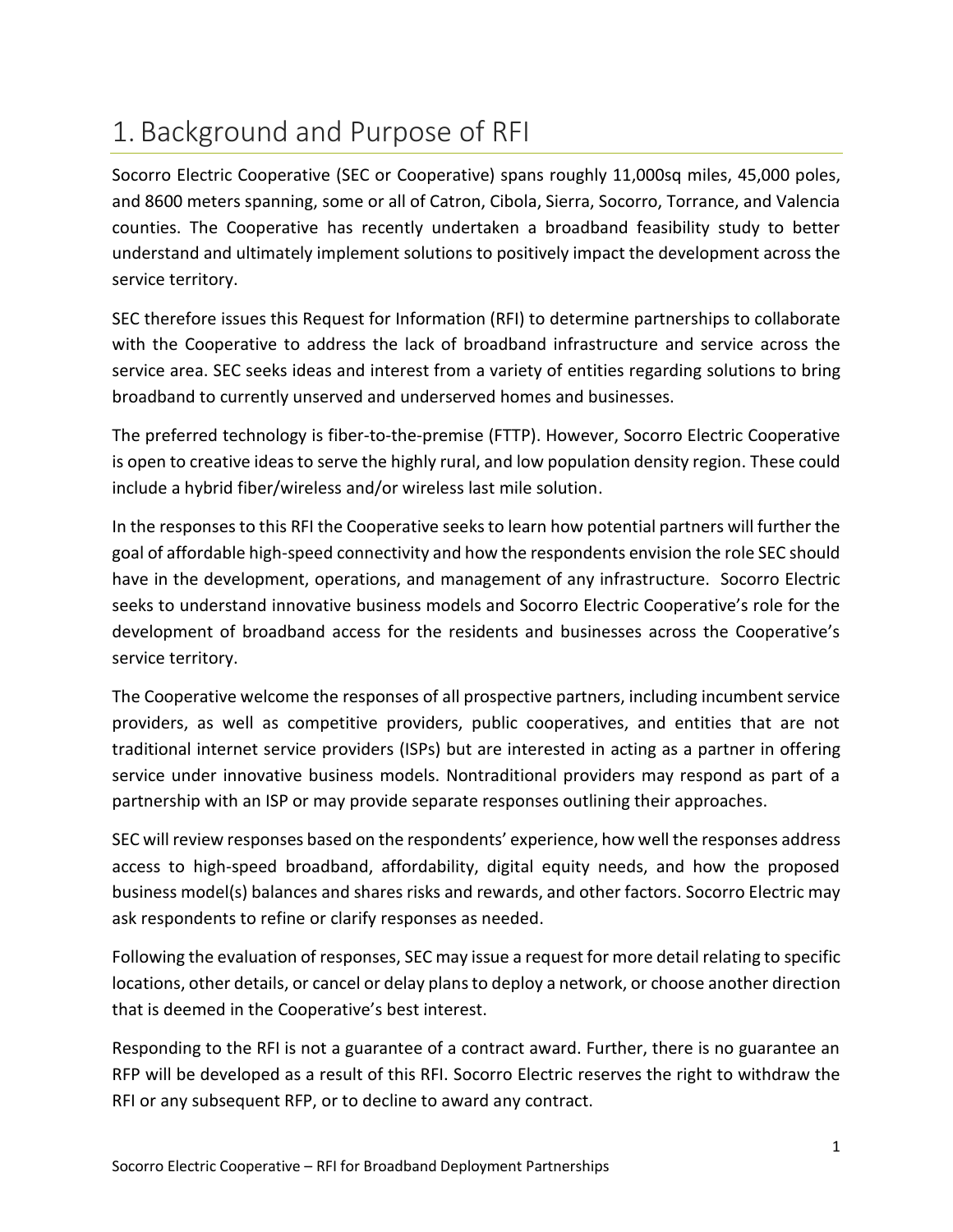## 2. State of Broadband in the Socorro Electric Cooperative Region

The State of New Mexico's Broadband Map shows a significant amount of underserved and unserved addresses across the SEC service area, see Figure 1 below. The State has prioritized these areas due to the lack of 100/20Mbps speeds. These locations are the majority of the SEC service addresses.

The City of Socorro Electric is expected to be served by TDS, a cable provider. As such Socorro Electric is less concerned about service for the City of Socorro, however, SEC will entertain proposals that also include the City due to the population density and potential revenue that is needed to support a larger network build. The City should not be the main focus of the response. In addition, part of the region are served by a number of ISPs including CenturyLink DSL, HugesNet and ViaStat satellite, ENMR/Plateau, and Western New Mexico Communications. SEC is not explicitly encouraging overbuilding and would welcome proposals from existing and new providers to provide 100/20 Mbps as a minimum across the region.

Ultimately, Socorro Electric Cooperative's main focus with this RFI is to ensure affordable highspeed broadband services are available across the Cooperative's service area and to identify and understand the various roles needed or desired of the Cooperative.

# 3. Project Goals and Vision

Socorro Electric Cooperative expects to use the responses to this RFI as the basis for further engagement and looks to the responses to help inform grant requests and partnership development, however Socorro Electric also reserves the rights listed in Section 7.

As part of the development of high-speed connectivity Socorro Electric Cooperative expects the following to be taken into consideration for a response to the RFI:

- Innovative ways by which the SEC can support investment and opportunity in broadband
- Provide the broadband infrastructure to currently unserved and underserved homes and businesses to enable residents, workers, and visitors the opportunity to access affordable, reliable high-speed broadband connections to the internet and other networks; the infrastructure will ideally be capable of 1 Gbps, but the ability to provide a minimum of 100Mbps downstream and 20Mbps upstream per the Infrastructure Act requirements.
- Provide unrestricted data aka no data caps (i.e. the allowable bandwidth of data use per month)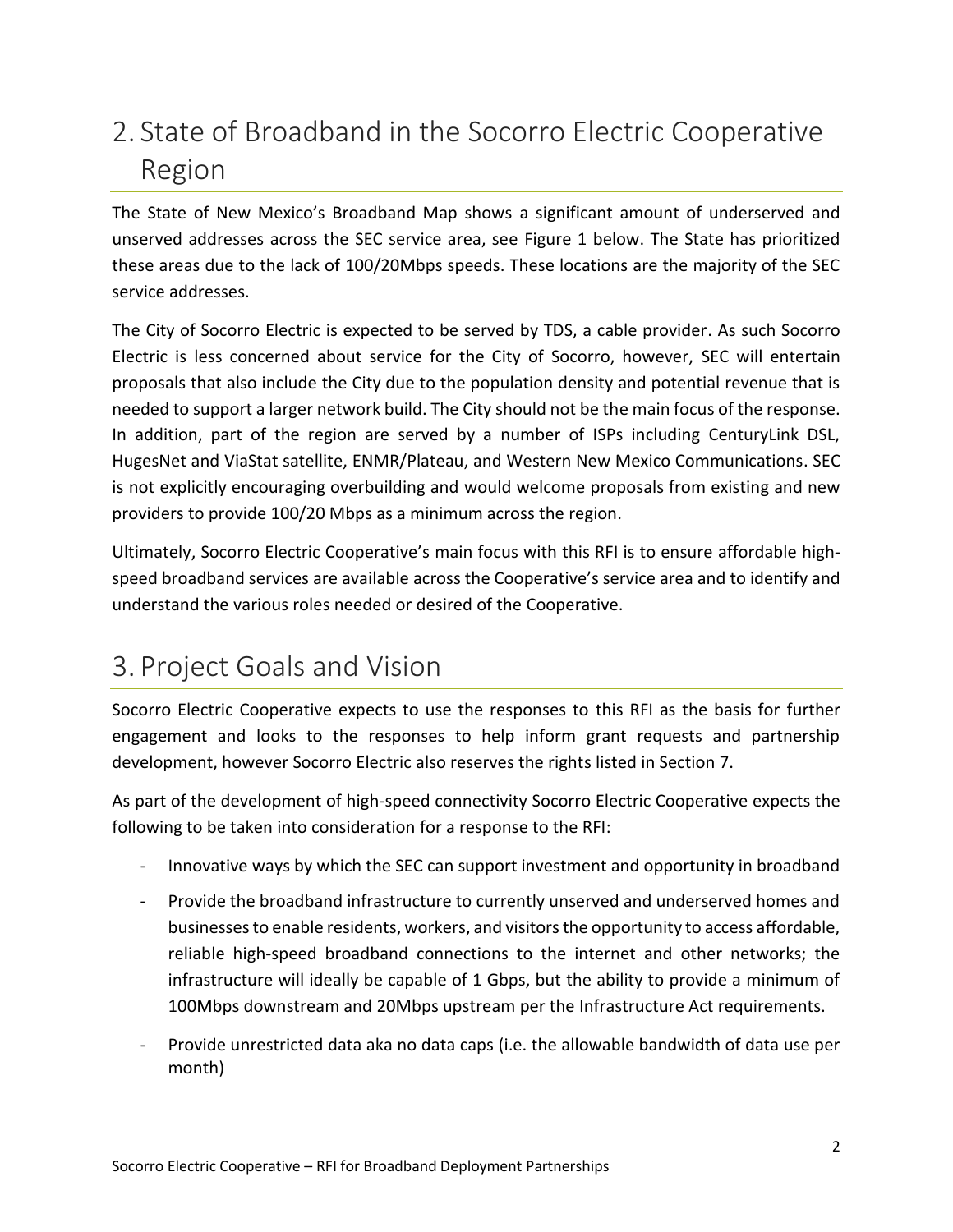- Improve service within three (3) years and comply with any state or federal grant timelines.
- Utilize and inform customers about any and all of the subsidy programs for affordable broadband.
- A wired only solution within an X mile radius of the National Radio Astronomy Observatory also known as the Very Large Array.
- Redundancy outside the I-25 corridor, including interconnection to Continental Divide Electric Cooperative

### 4. Socorro Electric Cooperative Assets and Contribution

As the Cooperative is developing plans and roles in the creation and delivery of broadband access across the region, the Cooperative is willing to consider a variety of roles and support mechanisms for the deployment of high-speed connectivity. These could include but are not limited to the following. SEC encourages the respondents to identify roles and responsibilities of SEC to help support the development of broadband access.

- Assistance in navigating permitting, planning, construction efforts
- Support partnership(s) through plan review, coordination, and inspections to potentially help reduce the cost of construction
- Provide access to information about poles, span distance, and existing broadband infrastructure (where appropriate and through an NDA).
- Provide multiple forms of support in pursuit of state and federal broadband grants.

### 5. RFI Response

Socorro Electric Cooperative requests the following from respondents. If any of this information is unavailable, please state so and why.

#### A. Cover Letter

Page Limit – 1 Page Please include organization name, address and headquarters (if different), contact name and information.

#### B. Questions

Page Limit – 10 Pages

- 1. Please provide information about existing network
	- a. Technologies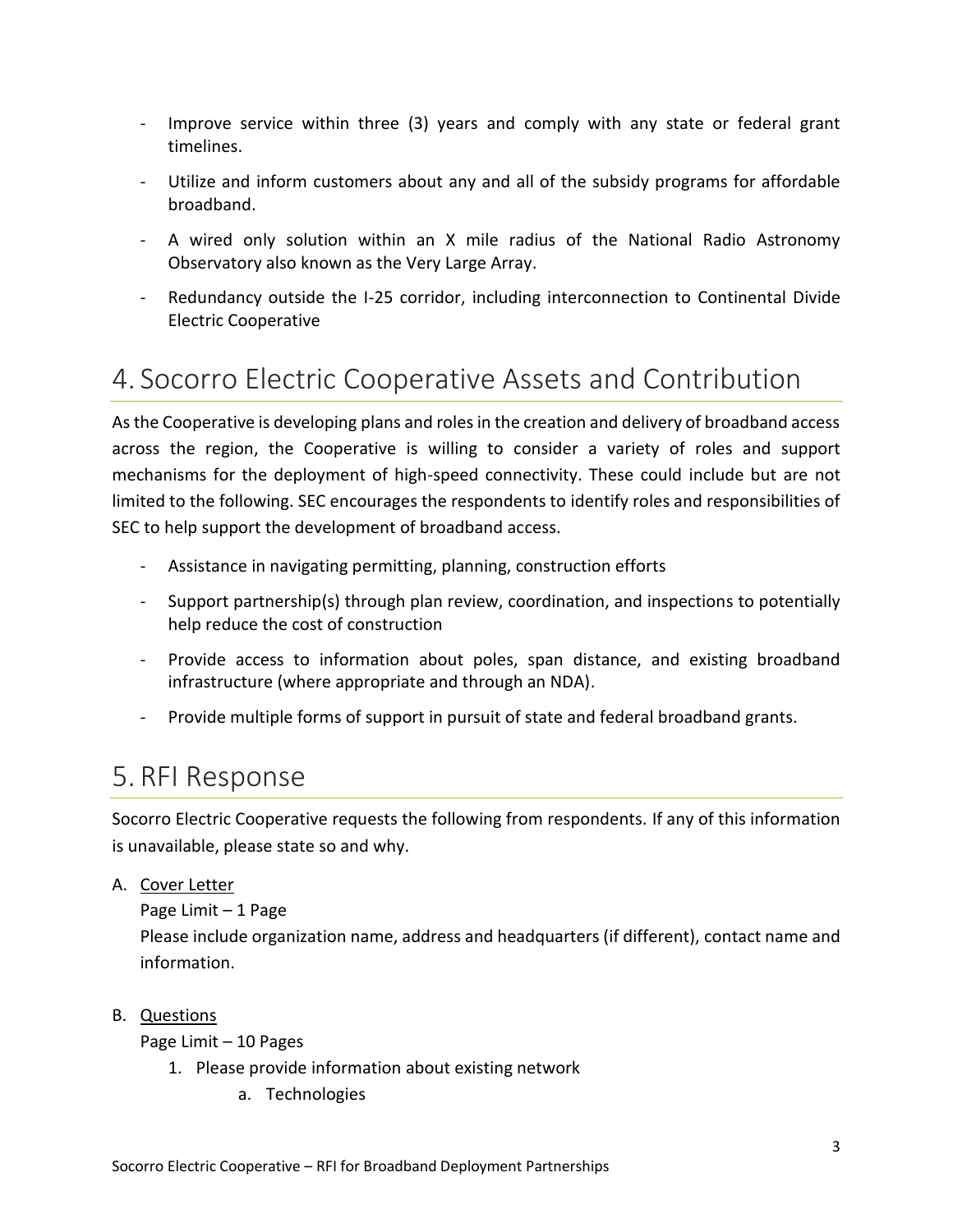- b. Service area within and adjacent to the Cooperative's service area
- c. Number of subscribers
- d. Service tiers
- e. Consumer costs for service tiers
- 2. Please describe current plans and funding for expansion of services in the Socorro Electric Cooperative service area.
	- a. How many passings the network expansion is expected to have, and length of time until the expansion will be complete.
- 3. Please identify priority areas for network development and/or expansion, please include expected number of passings.
- 4. Please describe technical solution(s) to provide 100/20Mbps service. This description can include phased approaches, full build out, or other solutions but should include:
	- a. Proposed technologies and the life span of the equipment
	- b. If a wireless solution is proposed, please provide technical specifications about the wireless system including spectrum and frequency and any other relevant information about transmission.
	- c. How the proposed technologies will be deployed
	- d. A map of the service area within the Socorro Electric service area
	- e. Number of households, businesses, and other facilities passed
	- f. Estimated cost of solution(s)
	- g. Any other relevant information
- 5. Please describe any barriers that have previously or continue to limit network expansion.
	- a. If appropriate, please discuss any workarounds to existing barriers.
- 6. Please describe the type of partnership that will best achieve the goal of Socorro Electric to connect the Cooperative's membership to affordable high-speed connectivity.
	- a. Discussion on funding options for the type of partnership(s) proposed
		- i. Grants, match, and lead applicant(s)
		- ii. Partner funding
		- iii. Funding/financial expectations of Socorro Electric

#### C. Experience

#### Page Limit – 2 Pages

Please provide a statement of experience discussing past performance, capabilities, and qualifications. Please describe your experience in residential and business/enterprise services. Please share such information as other networks you operate and other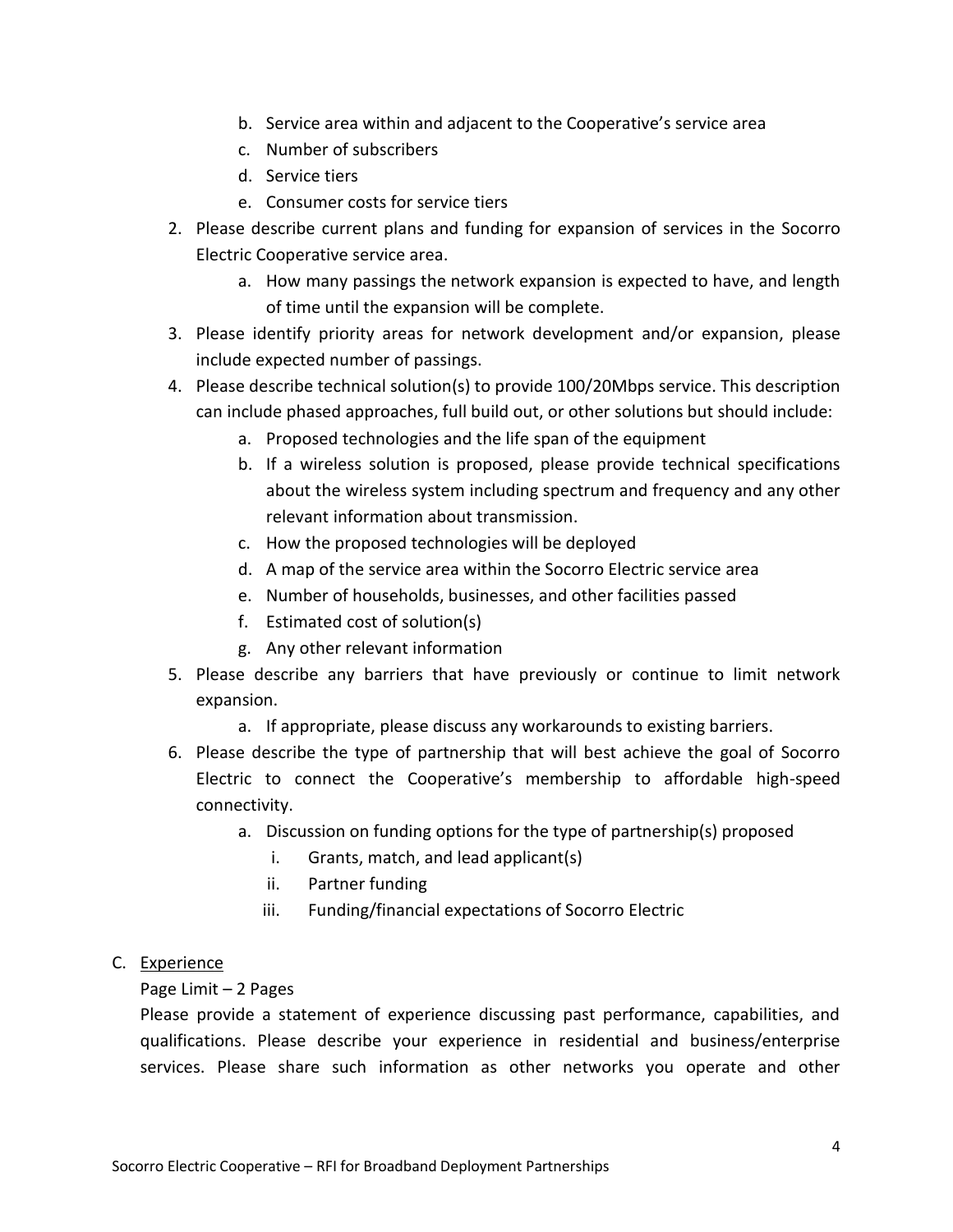partnerships with governments or nonprofit entities. Describe the nature of the projects and your firm's role.

### 6. Response Process

### Questions

- Questions related to this RFI must be submitted via email to [jherrera@socorroelectric.com](mailto:jherrera@socorroelectric.com) no later than 5pm MDT Friday, June 24, 2022.
- Answers to the questions will be posted on Friday, July 1, 2022, by 12pm MDT

### Response Deadline

All responses must be received via email no later than Wednesday July 13, 2022, by 4pm MDT. Submissions should be sent to *jherrera@socorroelectric.com* 

### Summary of RFI Process

- June 12, 2022 RFI Issued
- June 24, 2022 Deadline for submitting questions by 5pm MDT
- July 1, 2022 Responses to questions issued
- July 13, 2022 Responses to RFI due by 4pm MDT

### 7. Rights Reserved

- 1. SEC reserves the right to accept or reject all or portions of any response(s) to the RFI, to waive any formalities of the RFI process, to re-advertise the RFI, to amend the terms of the RFI, to extend the dates provided herein, to suspend the procurement if the desired outcomes are not achieved, to award the contract to the most responsive and responsible respondent(s) as deemed in the best interest of the Cooperative, and/or to proceed to provide the services otherwise, as SEC may determine in its sole discretion is in the best interest of the Cooperative.
- 2. No reimbursement will be made by Socorro Electric Cooperative for any costs incurred in responding to this RFI, developing or submitting responses to the RFI.
- 3. SEC reserves the absolute right to conduct such investigations as it deems necessary to assist in the evaluation of any response to the RFI and to establish the experience, responsibility, reliability, references, reputation, business ethics, history, qualifications and financial ability of the respondent(s), proposed subconsultants, Independent Consultants and suppliers. The purpose of such investigation is to satisfy the Cooperative that the respondent has the experience, resources and commercial reputation necessary to perform the work and support any warranties in the prescribed manner and time.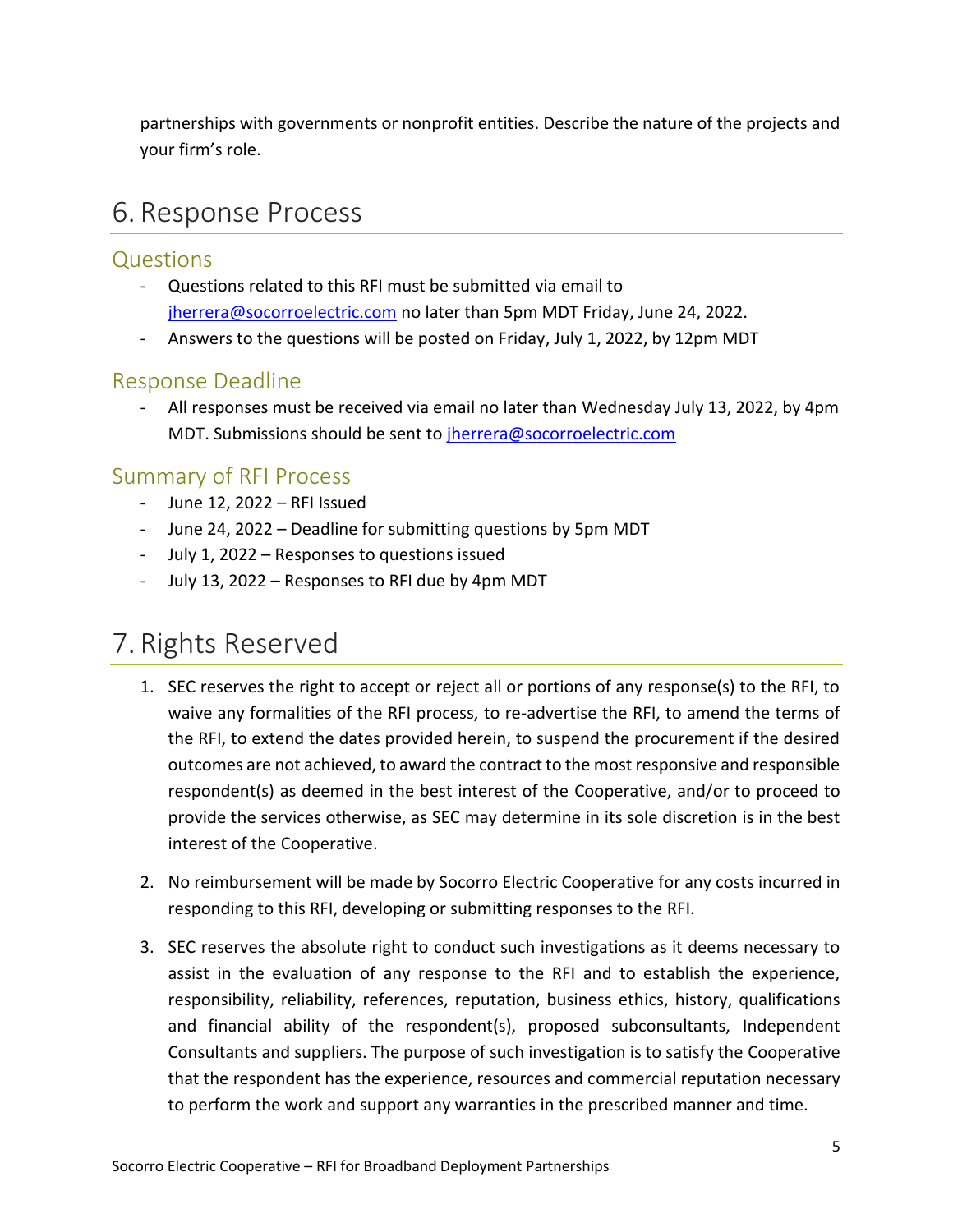4. In the event the RFI responses are considered for an award, Socorro Electric Cooperative reserves the right to award Project(s) to the organization(s) that demonstrate the best ability to fulfill the requirements for the performing the subject services. The successful organization(s) will be chosen based on the qualifications, evaluation of submittals and a possible interview. The SEC reserves the right to conduct such discussions or negotiations with Proposers or other entities as it deems necessary to assist in the evaluation of any proposal, to secure maximum clarification and completeness of any proposal, and select the proposal(s) that best meets the requirements of the Cooperative and the public interest.